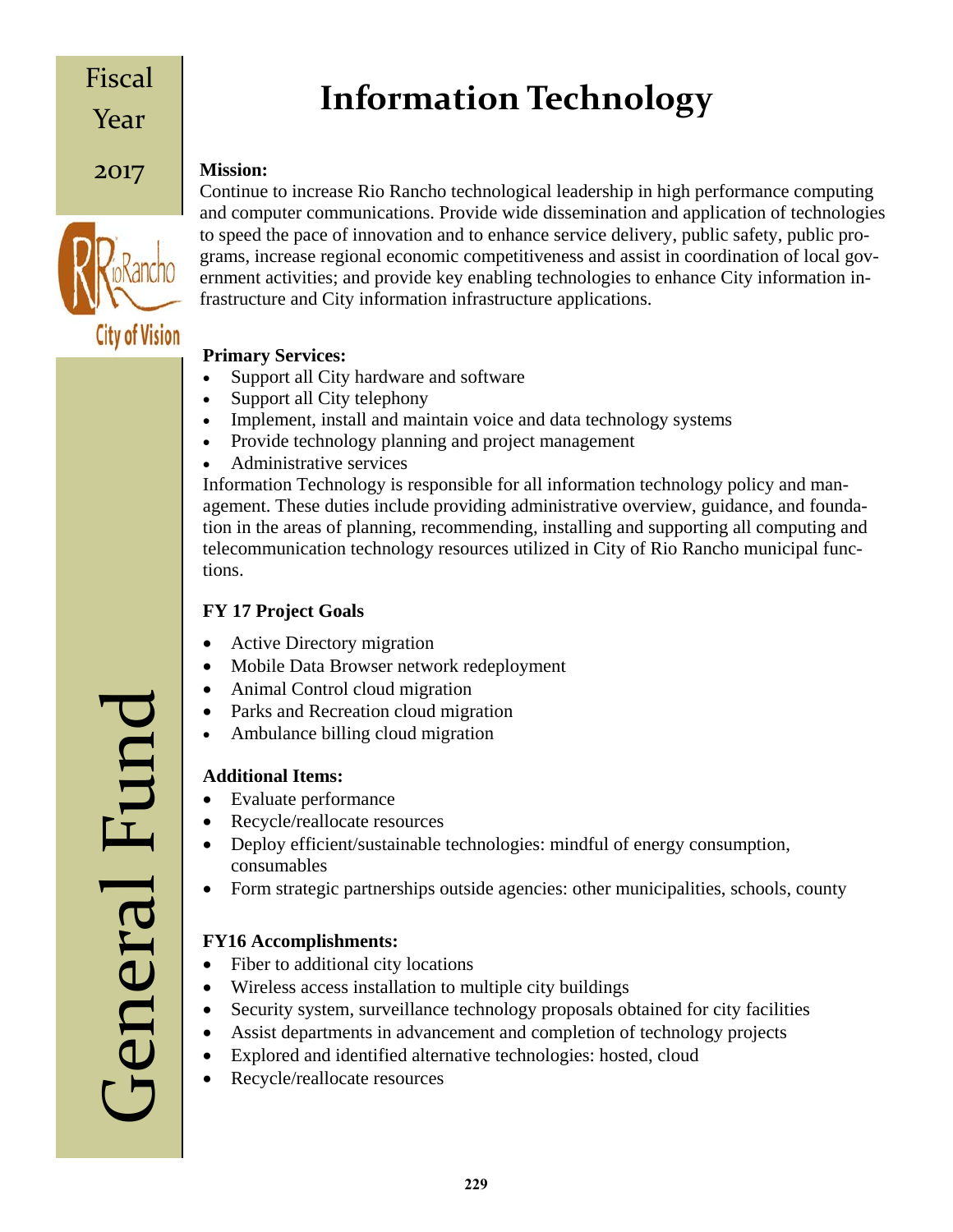| Fiscal                   | <b>INFORMATION TECHNOLOGY</b>                                                                                                                                                                                                          |        |        |                  |         |  |  |  |  |  |
|--------------------------|----------------------------------------------------------------------------------------------------------------------------------------------------------------------------------------------------------------------------------------|--------|--------|------------------|---------|--|--|--|--|--|
| Year                     | Performance Indicators                                                                                                                                                                                                                 |        |        |                  |         |  |  |  |  |  |
| 2017                     | <b>Goal: GOVERNMENT SERVICES</b>                                                                                                                                                                                                       |        |        |                  |         |  |  |  |  |  |
|                          | Deliver quality services to meet community needs, assuring that the City is<br>sufficiently staffed, trained and equipped overall                                                                                                      |        |        |                  |         |  |  |  |  |  |
|                          |                                                                                                                                                                                                                                        |        |        |                  |         |  |  |  |  |  |
| <b>City of Vision</b>    |                                                                                                                                                                                                                                        | 2014   | 2015   | 2016             | 2017    |  |  |  |  |  |
|                          | Indicator                                                                                                                                                                                                                              | Actual | Actual | Target<br>Target |         |  |  |  |  |  |
|                          | Service: Support all City Hardware and Software                                                                                                                                                                                        |        |        |                  |         |  |  |  |  |  |
|                          | To achieve a level of 99.8% uptime for City's network                                                                                                                                                                                  |        |        |                  |         |  |  |  |  |  |
|                          | Voicemail                                                                                                                                                                                                                              | 95.40% | 96.10% | 100.00%          | 100.00% |  |  |  |  |  |
|                          | Phones                                                                                                                                                                                                                                 | 99.90% | 96.50% | 99.80%           | 99.80%  |  |  |  |  |  |
|                          | Incoming Internet E-mail/Internet Access                                                                                                                                                                                               | 96.75% | 97.30% | 99.80%           | 99.80%  |  |  |  |  |  |
|                          | All Other Network Functions                                                                                                                                                                                                            | 98.10% | 98.25% | 100.00%          | 100.00% |  |  |  |  |  |
|                          | The network functions are available to all users on the network (a function is considered "down"<br>when one location is down, even if all other locations are unaffected).<br><b>Service: Provide Technology Planning and Project</b> |        |        |                  |         |  |  |  |  |  |
|                          |                                                                                                                                                                                                                                        |        |        |                  |         |  |  |  |  |  |
| Fur                      | Gartner Study - IT Support Staff Recommended Ratio: 83:1                                                                                                                                                                               |        |        |                  |         |  |  |  |  |  |
|                          | City of Rio Rancho IT staffing ratios:                                                                                                                                                                                                 |        |        |                  |         |  |  |  |  |  |
|                          | Users to IT staff ratio                                                                                                                                                                                                                | 120:1  | 125:1  | 100:1            | 100:1   |  |  |  |  |  |
|                          | Desktops/Portables to IT staff ratio                                                                                                                                                                                                   | 175:1  | 180:1  | 155:1            | 155:1   |  |  |  |  |  |
|                          | Telephones to IT staff ratio                                                                                                                                                                                                           | 133:1  | 155:1  | 135:1            | 135:1   |  |  |  |  |  |
|                          | Servers to IT staff ratio                                                                                                                                                                                                              | 15:1   | 18:1   | 12:1             | 12:1    |  |  |  |  |  |
| eneral                   | Infrastructure to IT staff ratio                                                                                                                                                                                                       | 359:1  | 359:1  |                  |         |  |  |  |  |  |
|                          | City of Rio Rancho IT staff is consistently striving to promote innovation and quality in service.                                                                                                                                     |        |        |                  |         |  |  |  |  |  |
| $\overline{\phantom{a}}$ | The department's future performance measures will include system availability, production<br>process accuracy, and customer service levels.                                                                                            |        |        |                  |         |  |  |  |  |  |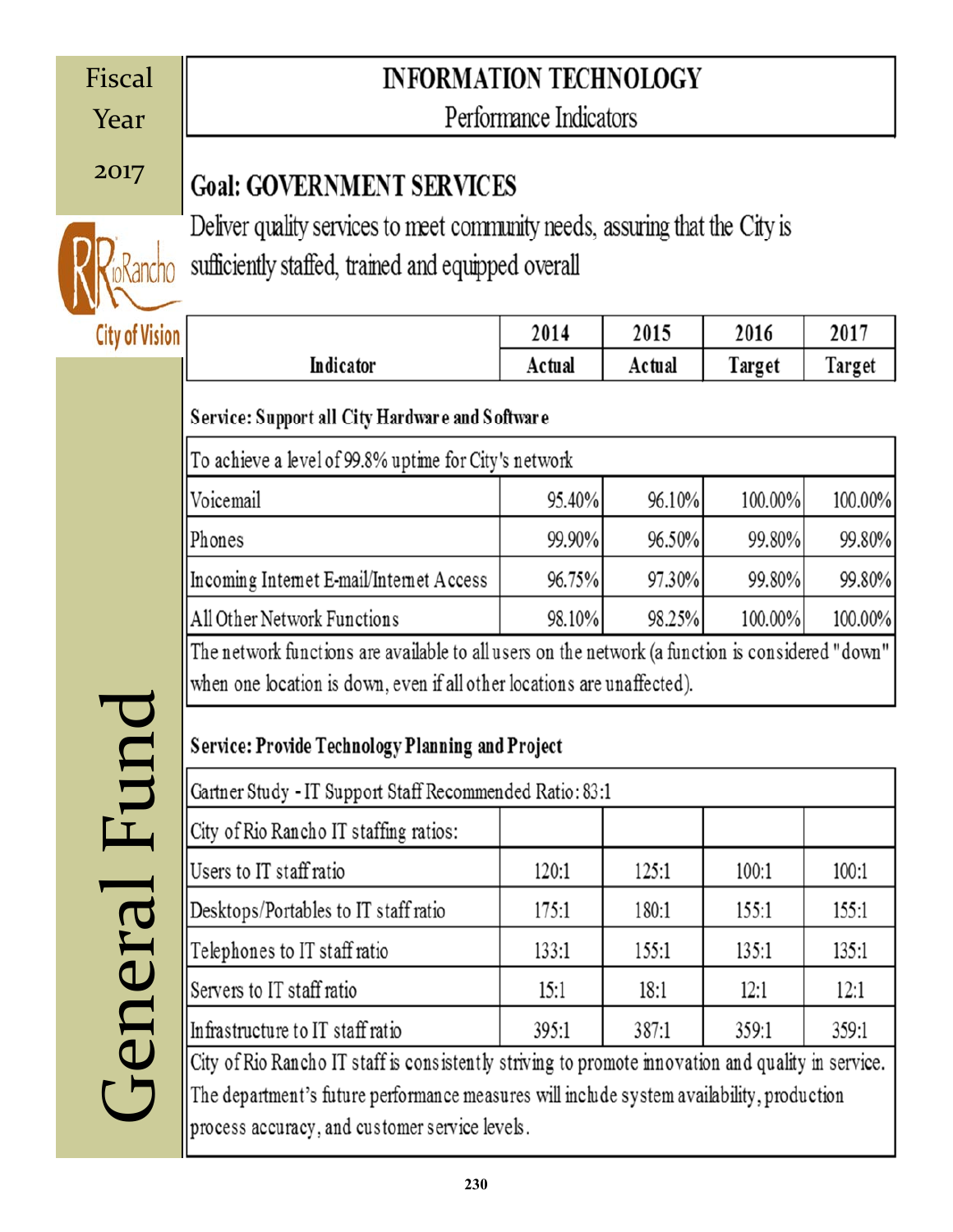